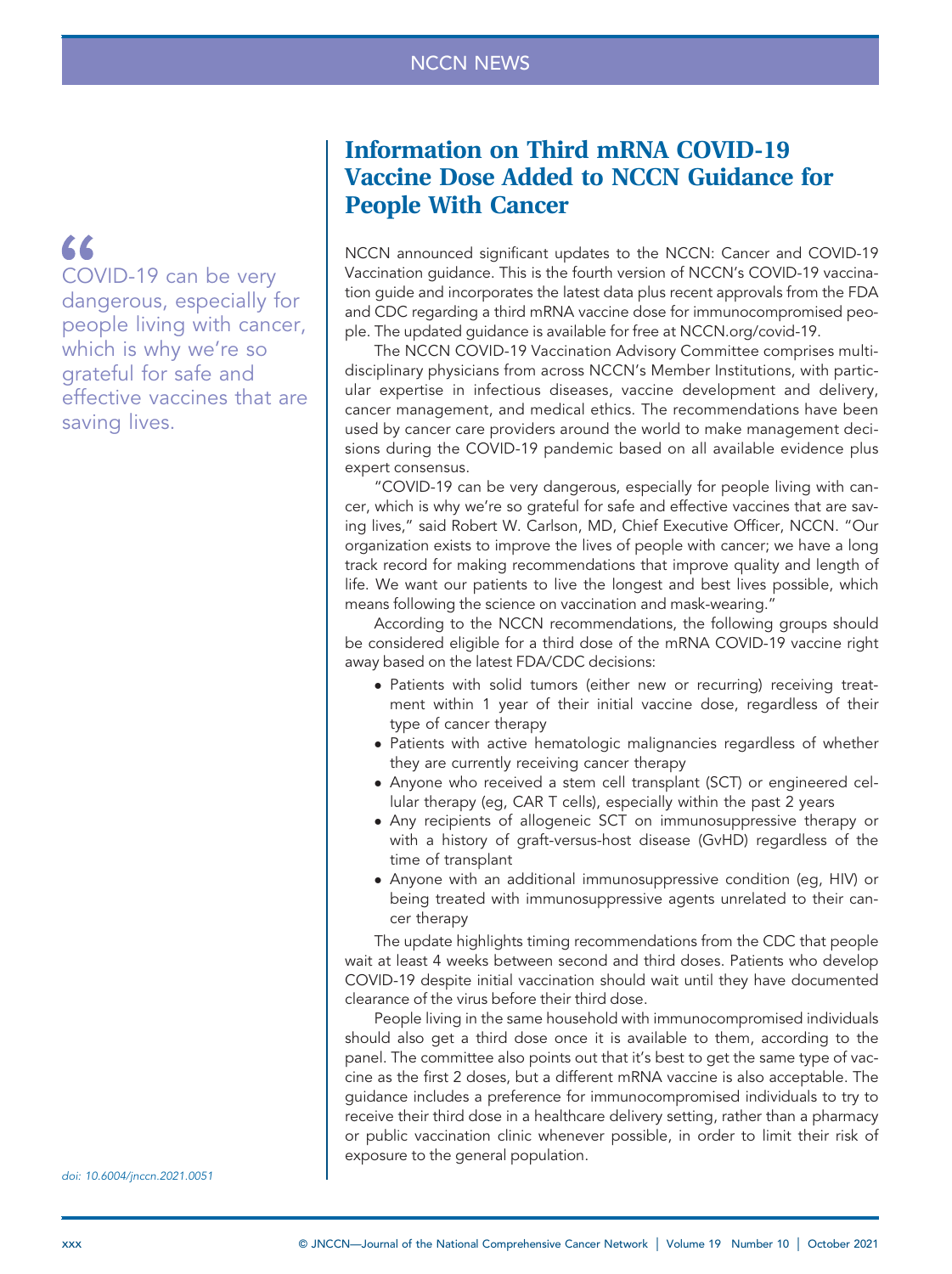"When it comes to people's safety, we have to take every precaution," said Steve Pergam, MD, MPH, Associate Professor, Vaccine and Infectious Disease Division, Fred Hutchinson Cancer Research Center and Infection Prevention Director at Seattle Cancer Care Alliance, Co-Leader of the NCCN COVID-19 Vaccination Advisory Committee. "That means even after a third dose of vaccine, we still recommend immunocompromised people—such as those undergoing cancer treatment—continue to be cautious, wear masks, and avoid large group gatherings, particularly around those who are unvaccinated. All of us should do our part to reduce the spread of COVID-19 and get vaccinated to protect those around us from preventable suffering."

The recommendations from the NCCN COVID-19 Vaccination Advisory Committee are intended for clinicians and other health system workers. NCCN also publishes a nonmedical version intended for patients and caregivers; that guidance has been updated to also include information about the third dose.

Visit [NCCN.org/covid-19](https://NCCN.org/covid-19) for both versions of the vaccination recommendations, plus a statement supporting COVID-19 vaccine mandates for the healthcare workforce, and other free resources on cancer care during the pandemic.

## NCCN Supports Mandatory COVID-19 Vaccination for Health Workers

NCCN joins the growing call for mandatory COVID-19 vaccination for all eligible healthcare workers. The organization issued an official statement at [NCCN.org/covid-19](https://NCCN.org/covid-19) calling on all healthcare systems to ensure their workforces are immunized, which includes the following perspective:

"Patients with cancer are more susceptible to COVID-19 complications and may not mount effective immune responses to vaccination, so it is incumbent on healthcare workers to be immunized against COVID-19. In so doing, we help to create a cocoon effect in which vulnerable individuals are protected from COVID-19 by vaccinating those who care for these patients."

"Cancer care providers have a responsibility to their patients and colleagues to do everything they can to reduce the spread of COVID-19; that includes getting vaccinated," said Robert W. Carlson, MD, Chief Executive Officer, NCCN. "We know cancer patients already face a higher risk from COVID-19 and must be protected during their many interactions with healthcare workers. According to the science, vaccines are our best option to safely protect ourselves and the people around us from this potentially deadly disease."

NCCN's endorsement of mandatory vaccination for healthcare workers stems from the work of the NCCN COVID-19 Vaccination Advisory Committee, a group of leading physicians with expertise in infectious diseases, vaccine development and delivery, cancer management, and medical ethics. The committee has previously shared evidence-based expert consensus recommendations on vaccinating people with cancer against COVID-19. They regularly update this guidance—which is intended for clinicians and also available in a patient-friendly format.

"We're deeply committed to doing everything to protect our patients from COVID-19," said Brahm Segal, MD, Roswell Park Comprehensive Cancer

(cont. on page xxxvi.)

66

Cancer care providers have a responsibility to their patients and colleagues to do everything they can to reduce the spread of COVID-19; that includes getting vaccinated.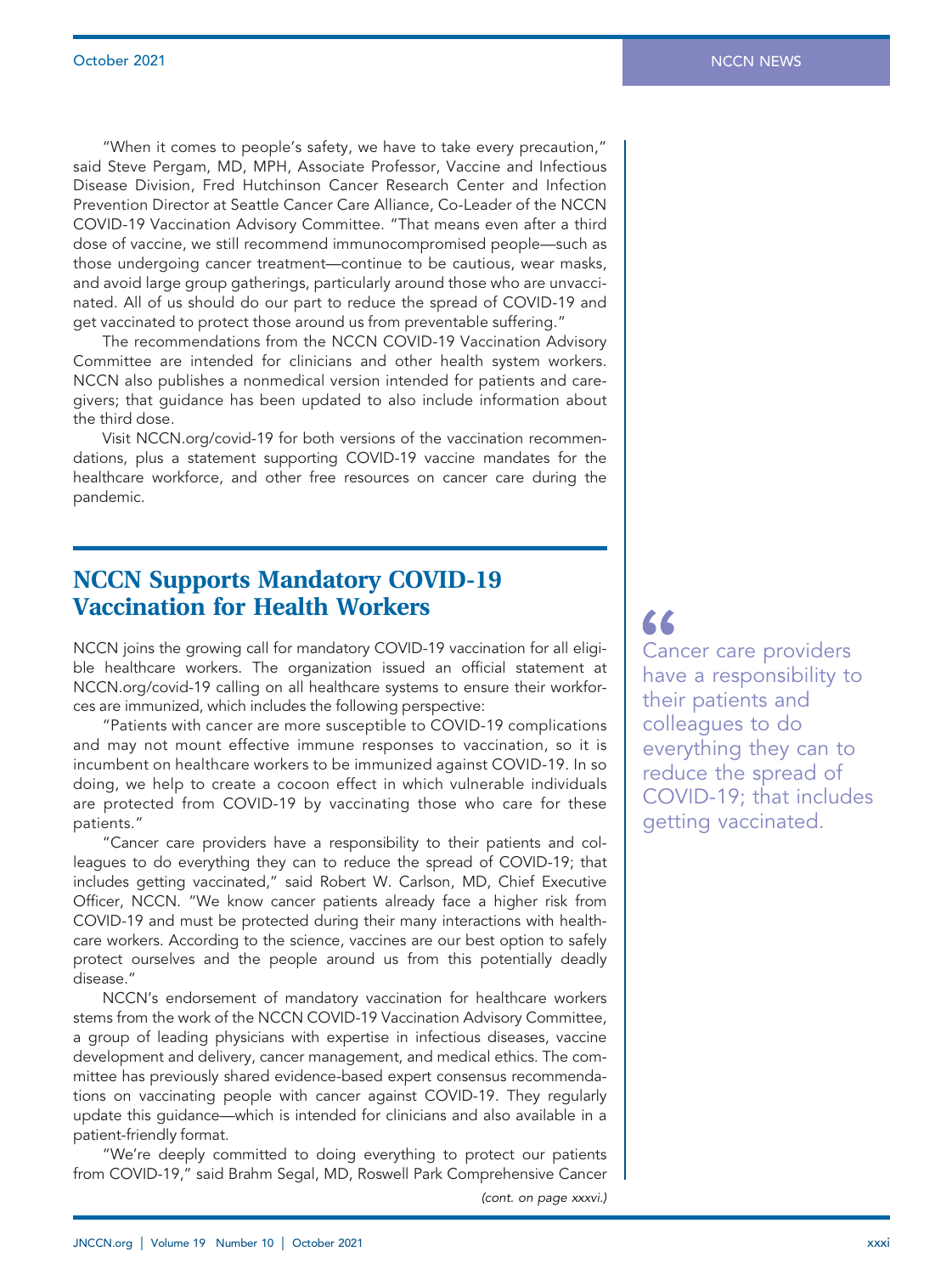(cont. from page xxxi.)

# 66

There are tremendous opportunities in leveraging technology to close gaps in our healthcare system in order to provide better care, reduce physician burnout, and control costs for people with cancer.

Center, Co-Leader of the NCCN COVID-19 Vaccination Advisory Committee. "Our patients come to our centers for high-quality and cutting-edge cancer care. We must insist they are protected as much as possible from COVID-19 during medical visits, and this requires that our workforce be immunized."

Read the entire statement at [NCCN.org/](https://NCCN.org)vaccine-statement and visit [NCCN.org/covid-19](https://NCCN.org/covid-19) for additional frequently updated recommendations on cancer care during the pandemic.

# NCCN Policy Summit Explores the Promise and Challenges of New Technologies in Cancer Care

NCCN convened an NCCN Policy Summit on The Impact of Technology on Cancer Care in 2021. The online program brought together experts and innovators who are using emerging technologies to improve the quality, efficiency, and accessibility of cancer care on both a national and local level.

"We recognize that there are tremendous opportunities in leveraging technology to close gaps in our healthcare system in order to provide better care, reduce physician burnout, and control costs for people with cancer," said Robert W. Carlson, MD, Chief Executive Officer, NCCN. "At the same time, we have to worry about unintentionally exacerbating existing problems and creating new areas of bias and inequity. We convened this summit to share diverse perspectives on both policy and practice for what can be done with technology, and more importantly, what should be done."

"The NCI Cancer Imaging Program (CIP) supports innovative research for discovery, technology development, and clinical translation of new imaging methods for people with cancer," said keynote speaker Janet Eary, MD, Associate Director, CIP. "Among many activities, CIP maintains a large imaging data archive as a public research resource, which promotes new imaging and data analyses that can be used to address issues in care delivery equity. The archive image datasets with their clinical metadata are collected from different populations so that researchers can apply innovative imaging research and data analysis approaches to these reference examples."

Dr. Eary also reported that "imaging research continues to develop innovative approaches that can be harnessed to address the needs of individuals and different populations of people with cancer."

Panelists examined some of the areas where technology holds the most potential for improving care, while also looking at areas of concern.

"Digital tools and technology are integrating into our daily lives," said Edmondo Robinson, MD, MBA, Senior Vice President, Chief Digital Officer, Moffitt Cancer Center. "Health policy is increasingly recognizing these opportunities, from telehealth to artificial intelligence and beyond; this has been accelerated by the COVID-19 pandemic. In oncology, there is much more we can do to truly harness the power and potential of digital tools to prevent and cure cancer."

Beyond imaging, major topics of interest included:

- Monitoring patient experiences between visits
- Proactively managing symptoms and side effects before hospital admittance is needed
- Providing better decision support for clinicians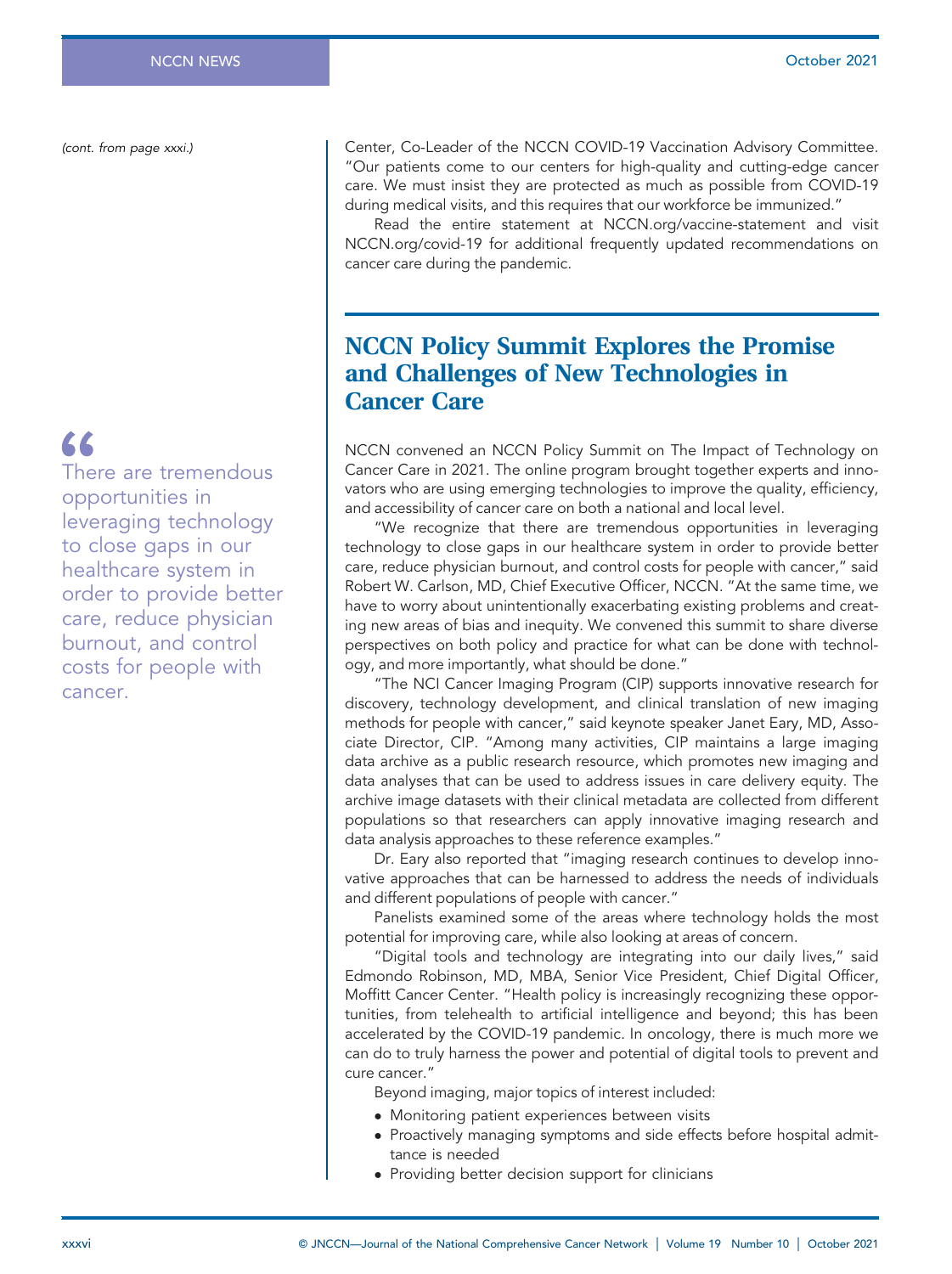- Integrating technology into the clinician workflow more seamlessly
- Improving patient engagement and access to information
- Utilizing machine learning to analyze data
- Addressing greater inclusion of underrepresented populations in the clinical dataset and improving awareness of social determinants of health
- Resolving regulatory hurdles and infrastructure disparities

The program also included several presentations highlighting a few recently developed tools intended to improve the cancer journey for patients and caregivers.

"We created the LLS Health Manager mobile app because we recognized the need for a tool that allows patients to track their daily health. Managing side effects is an important part of cancer care, and by tracking medication, side effects, food, and hydration, patients and their doctors can begin to identify patterns and develop strategies to help them do so," said Amanda LaRussa, Director, Patient Education & Web Content, The Leukemia & Lymphoma Society (LLS). "We also created a free coloring app called LLS Coloring for Kids, designed to allow children to express their creativity while learning about blood cancer and its treatments. We felt it was important to offer kids a fun and encouraging platform to help them cope with the emotional challenges that come along with a cancer diagnosis." Both are available to download for free in the App Store or Google Play.

#### Additional quotes from speakers and presenters:

Laura Chavaree, LCSW, MSW, Head of Patient Engagement, Blue Note Therapeutics said:

"The inevitable stress that accompanies a cancer diagnosis often leads to anxiety and depression. Unfortunately, cancer care teams have limited resources and time to provide psychosocial care and cancer-related distress can go undertreated or even unrecognized. Blue Note Therapeutics is committed to addressing this unmet need as we leverage clinically validated, digital technology to provide greater access to the full suite of care for cancer-related distress available in top cancer centers. Collaborating closely with patient advisors, we are co-creating these exciting new tools and a future where clinicians are enabled through technology to extend their reach, giving patients the ability to better manage the emotional burden of cancer at home, on their own time."

James Hamrick, MD, MPH, Vice President, Clinical Oncology, Flatiron Health said:

"Machine learning-based tools have the potential to improve patient care and safety through more efficient healthcare delivery. At Flatiron Health, we use machine learning to proactively identify patients who are at risk for an adverse clinical event and surface these insights directly in clinical workflows to help care teams better direct resources to patients that need them most. As part of this investment, we built a rigorous model monitoring an analytic solution to mitigate the very real risk of reproducing real-world disparities in machine learning algorithms."

Kjel Johnson, PharmD, Vice President, Specialty Strategy and Client Solutions, CVS Caremark said:

"A cancer diagnosis can be overwhelming. What makes it even harder is that the treatment journey is fraught with breakdowns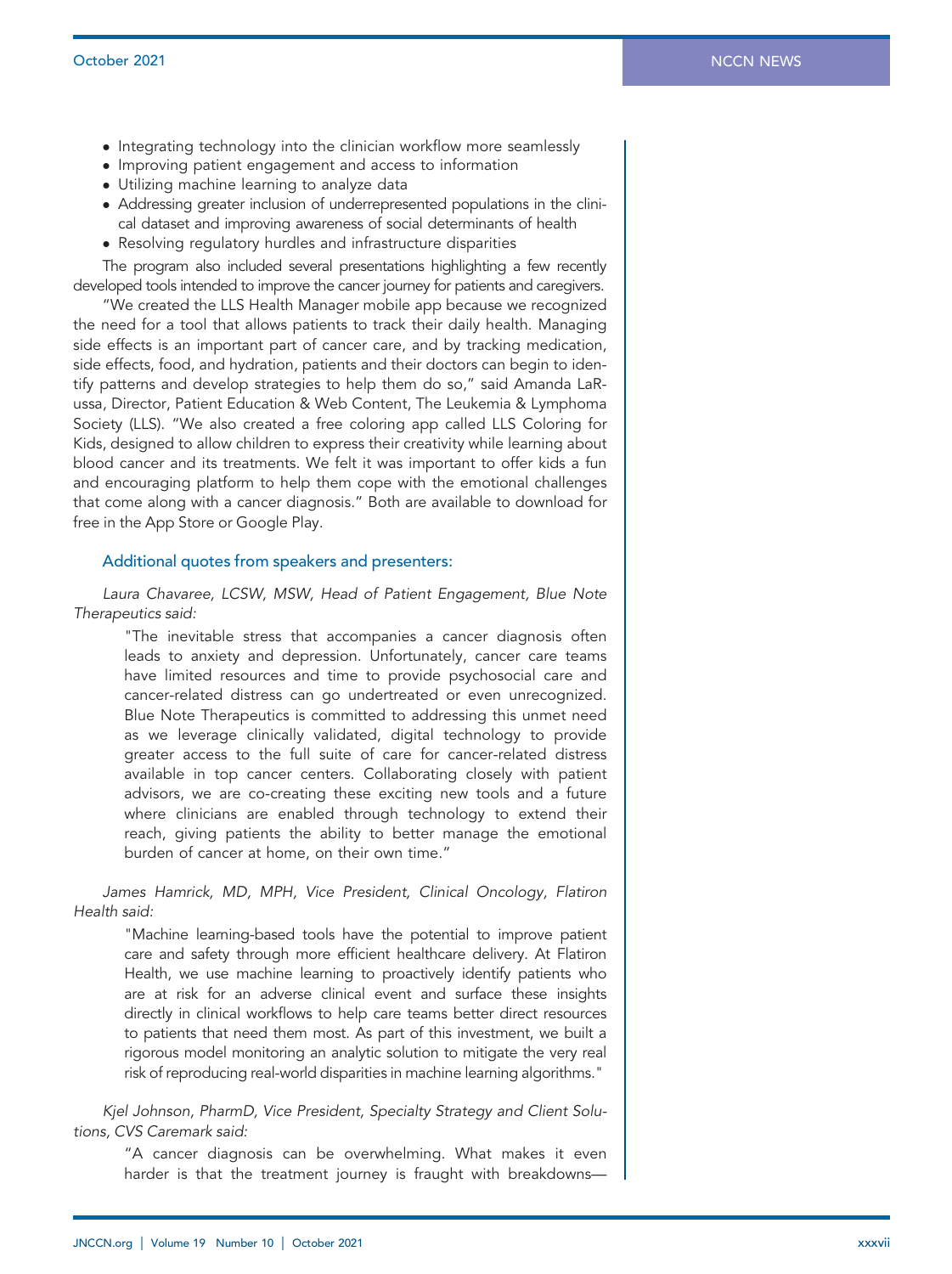from getting patients diagnosed in a timely manner to making sure they get on the most appropriate regimen for their specific diagnosis as quickly as possible. Using technology-enabled solutions can close these gaps and improve the overall quality of care."

"CVS Health has invested more than \$100 million in its digital infrastructure to help get patients on the right treatments faster, mitigate adverse events and prevent unnecessary admissions, to improve the overall quality and cost of care," Johnson added.

#### Additional speakers and presenters included:

- Kim Agricola, Director, Digital Content, Cancer Support Community
- Vanessa Cramer, Director of Policy, Ovarian Cancer Research Alliance
- Jonathan Darer, MD, MPH, Chief Medical Officer, Medicalis, Medical Director of Clinical Decision Support, Principal Key Expert for Clinical Pathways and Decision Support, Siemens Healthineers
- Tim Foley, MBA, Vice President, Oncology, Optum
- Tufia Haddad, MD, Chair of Practice Innovation and Platform, Mayo Clinic Cancer Center, Medical Director of Care at Home, Center for Digital Health
- Jocelyn Ulrich, MPH, Deputy Vice President, Medical Innovation Policy, The Pharmaceutical Research and Manufacturers of America (PhRMA)

The next policy summit will be the annual NCCN Patient Advocacy Summit, taking place on Tuesday, December 7, 2021. This year's NCCN Patient Advocacy Summit will focus on Advancements in Precision Medicine and Implications for Quality, Accessible, and Equitable Cancer Care. To register, visit [NCCN.org/](https://NCCN.org)summits and join the conversation with the hashtag #NCCNPolicy.

### NCCN Shares Latest Expert Recommendations for Prostate Cancer in Spanish and Portuguese

NCCN announced recently updated versions of evidence- and expert consensus–based guidelines for treating prostate cancer, translated into Spanish and Portuguese. NCCN Clinical Practice Guidelines in Oncology (NCCN Guidelines) feature frequently updated cancer treatment recommendations from multidisciplinary panels of experts across NCCN Member Institutions. Independent studies have repeatedly found that following these recommendations correlates with better outcomes and longer survival.

"Everyone with prostate cancer should have access to care that is based on current and reliable evidence," said Robert W. Carlson, MD, Chief Executive Officer, NCCN. "These updated translations—along with all of our other translated and adapted resources—help us to define and advance high-quality, high-value, patient-centered cancer care globally, so patients everywhere can live better lives."

Prostate cancer is the second most commonly occurring cancer in men, impacting more than a million people worldwide every year.<sup>1</sup> In 2020, the NCCN Guidelines for Prostate Cancer were downloaded more than 200,000 times by people outside of the United States. Approximately 47 percent of registered users for [NCCN.org](https://NCCN.org) are located outside the United States, with Brazil, Spain, and Mexico among the top 10 countries represented.

 $\epsilon$ NCCN Guidelines are incredibly helpful

resources in the work we do to ensure cancer care across Latin America meets the highest standards.